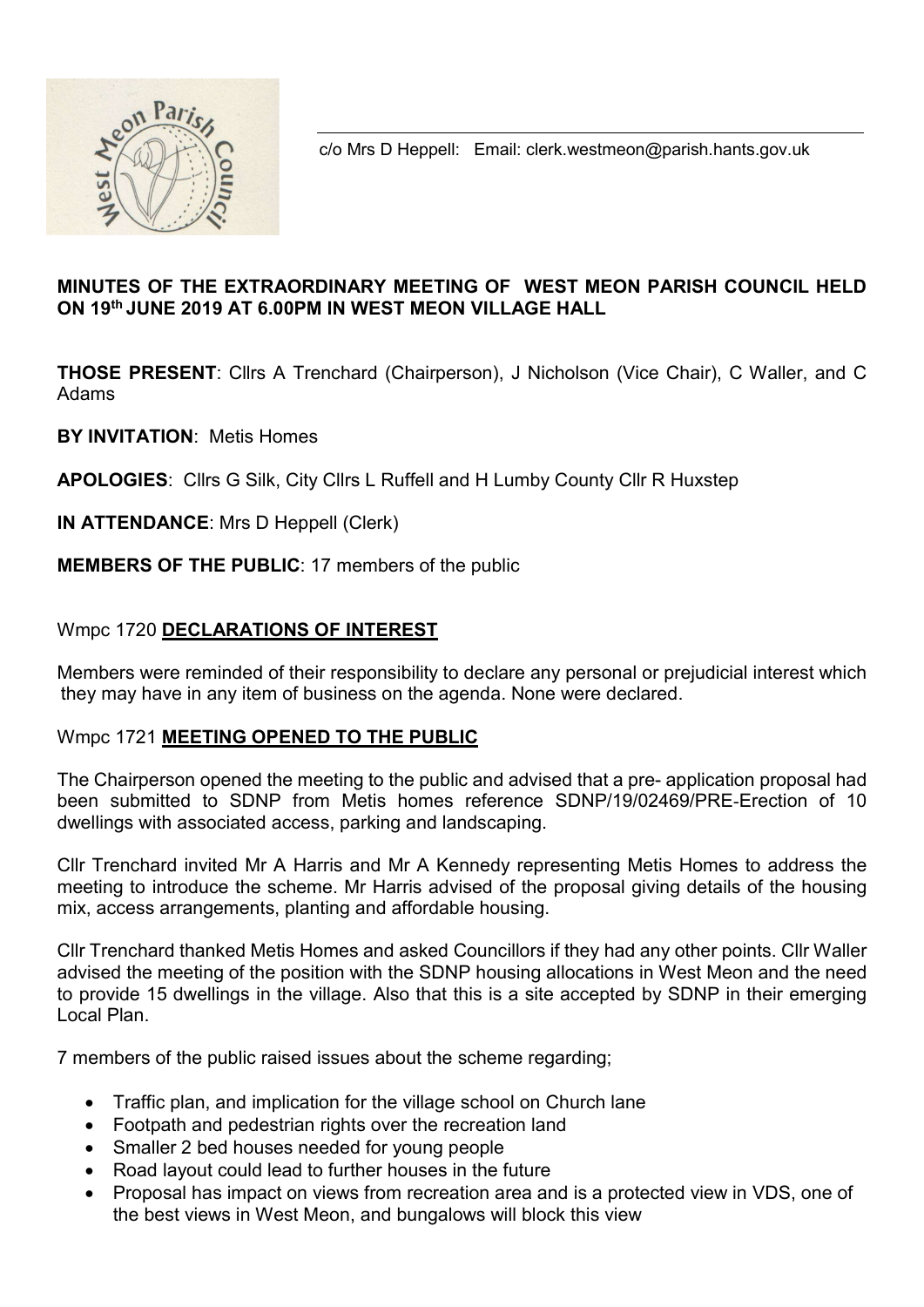- Problems with maintenance of footpath and alleyway at the back of garages
- Problems of water supply with village
- This site is not meeting optimum standard of 15 homes and they should be smaller dwellings

# TO RECEIVE WORKING GROUPS

#### Wmpc 1722 PLANNING

- i) SDNP/19/02469/PRE-Erection of 10 dwellings with associated access, parking and landscaping. Cllr Waller reiterated the history of the site and position with SDNP planning policy and that development is needed to meet the housing need in West Meon of smaller affordable housing and summarised the issues raised by the public and concerns of the Parish Council.
- ii) Metis Homes were invited to speak again and they thanked everyone for attending and advised that this is the pre-application stage and that they would take the views raised away with them and would do further consultations with the village. Cllr Trenchard thanked them for their comments.
- iii) The Parish Council unanimously **agreed** to raise the following concerns to SDNP:

1. The access to the site is acceptable but re-surfacing of Long Priors would be required after construction. Also a traffic management plan for Long Priors and Church Lane/Lippen Lane is required including use of smallest vehicles for soil removal etc.

2. Bungalows are a good idea but they are in a poor location at the top of the site. This is unhelpful for older residents who would likely be the occupiers of these bungalows. They are also too large, two bedrooms would be ideal.

3. The mix of housing does not match the needs of the community nor would they be attractive to local residents as their retail cost will be excessive, these are executive type homes. The Parish Council favours lower cost or affordable housing to meet the needs of local people. WMPC supported this site being used for housing BECAUSE they expected some genuinely affordable homes to be created. Patently, this is not the case with this allocation of ten houses. As they stand, these houses cannot be deemed affordable as they are too big. Three bedroom houses are not starter homes as stated in 2/3 of the pre application. Thus, as this stands, the ten properties do not at present contribute to the identified needs that WMPC is familiar with. WMPC would favour 2 and 3 bedroom properties as the greatest number.

4. The site was originally outside the settlement boundary in open countryside. WMPC has accepted and supported the site being included in the new boundary, but the layout of the housing is unimaginative for such a sensitive location. The layout needs more thought. For example, ten new houses means twenty to thirty new cars using the site. Having the access road in the site around the outside of the houses to create a farm yard layout would be more attractive, keeping cars away from the centre of the site and allow planting in the centre of the site with the housing around the edge of the site. Additionally this would reduce the height impact of the new houses on residents at the end of Knapps Hard.

5. The proposal to have a hedge boundary with the remainder of North Field is very welcome.